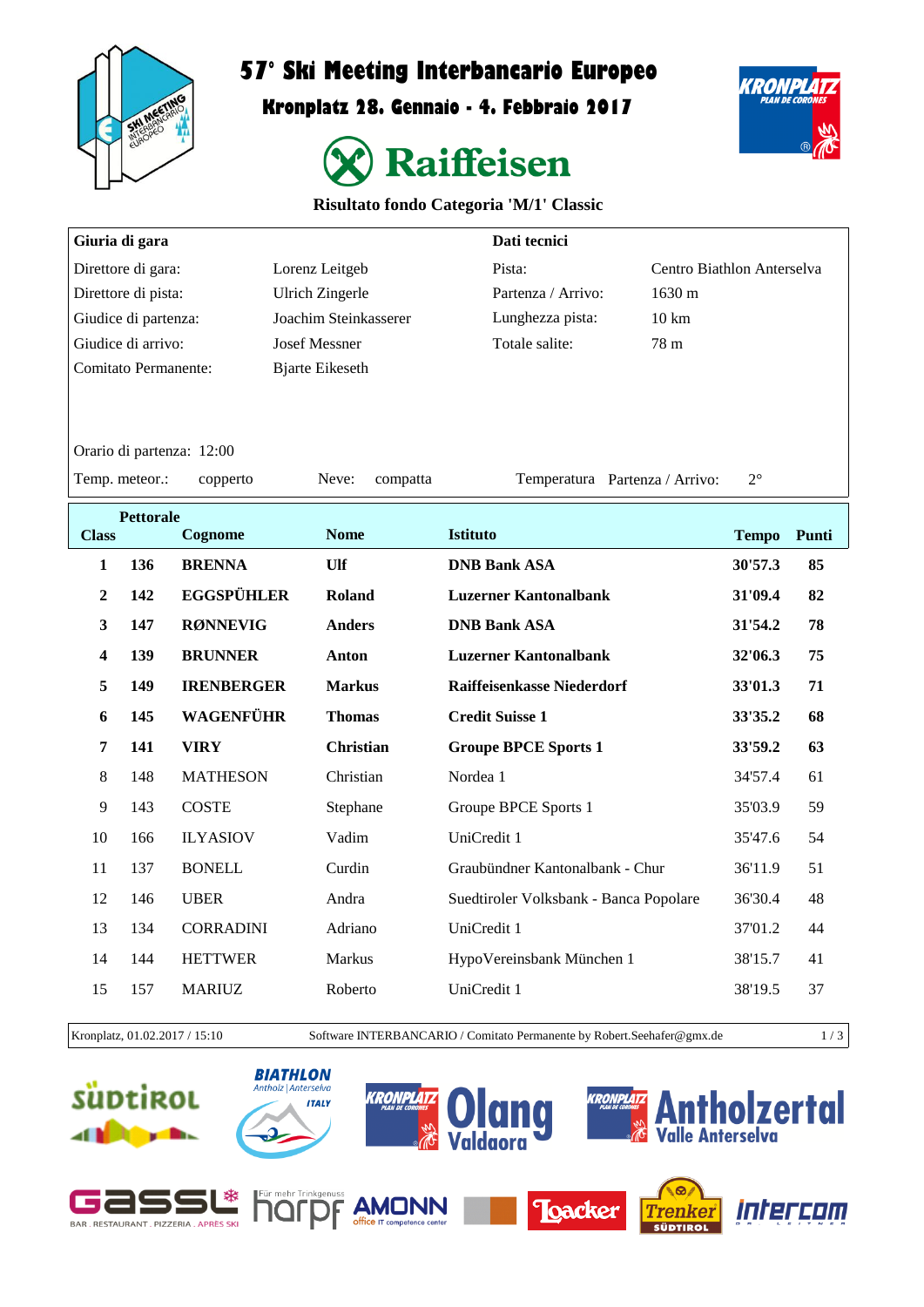## **Risultato fondo Categoria 'M/1' Classic**

| <b>Class</b>        | <b>Pettorale</b><br>Cognome       |                      | <b>Nome</b> | <b>Istituto</b>                     |                         | Punti |  |  |
|---------------------|-----------------------------------|----------------------|-------------|-------------------------------------|-------------------------|-------|--|--|
| 16                  | 165                               | <b>ANGELI</b>        | Luca        | Gruppo Intesa Sanpaolo 1            | <b>Tempo</b><br>38'34.0 | 34    |  |  |
| 17                  | 140                               | <b>PUCHER</b>        | Roman       | Oberbank AG                         | 38'48.6                 | 31    |  |  |
| 18                  | 176                               | <b>JOOS</b>          | Bernhard    | Credit Suisse 2                     | 40'18.7                 | 29    |  |  |
| 19                  | 154                               | <b>DANNINGER</b>     | Paul        | Oberbank AG                         | 41'34.4                 | 24    |  |  |
| 20                  | 155                               | <b>STUMPTNER</b>     | Bernhard    | Oberbank AG                         | 44'33.2                 | 20    |  |  |
| 21                  | 171                               | <b>MÄDER</b>         | Martin      | Credit Suisse 1                     | 45'44.4                 | 19    |  |  |
| 22                  | 161                               | <b>VIVIER</b>        | Philippe    | Groupe BPCE Sports 1                | 46'08.5                 | 14    |  |  |
| 23                  | 156                               | <b>RESTELLO</b>      | Giovanni    | Veneto Banca S.p.A.                 | 47'07.8                 | 10    |  |  |
| 24                  | 153                               | <b>GARGNEL</b>       | Edoardo     | Banca Popolare di Vicenza 1         | 49'48.9                 | 7     |  |  |
| 25                  | 173                               | <b>FLICKER</b>       | André       | Credit Suisse 1                     | 53'07.8                 | 5     |  |  |
|                     | Non arrivato (1)                  |                      |             |                                     |                         |       |  |  |
|                     | 152                               | <b>THOENY</b>        | Christian   | Salzburger Sparkasse Bank AG        |                         |       |  |  |
|                     | Concorrenti partiti:<br>26        |                      |             |                                     |                         |       |  |  |
|                     | Non partito (23)                  |                      |             |                                     |                         |       |  |  |
|                     | 131<br><b>SOMMER</b>              |                      | Manfred     | HypoVereinsbank München 1           |                         |       |  |  |
|                     | 132                               | <b>NAGL</b>          | Andreas     | HypoVereinsbank München 1           |                         |       |  |  |
|                     | 133                               | <b>SANSOULET</b>     | Sebastien   | Groupe BPCE Sports 1                |                         |       |  |  |
|                     | 135<br><b>PENDL</b>               |                      | Michael     | Sparkasse Kitzbuehel                |                         |       |  |  |
|                     | 138<br><b>PRANTER</b>             |                      | Martin      | Raiffeisen-Landesbank Tirol AG      |                         |       |  |  |
|                     | 150<br><b>PIRCHER</b>             |                      | Andreas     | Raiffeisenbank Reutte               |                         |       |  |  |
|                     | 151<br><b>SEEBER</b>              |                      | Manfred     | Raiffeisenkasse Bruneck             |                         |       |  |  |
|                     | 158<br><b>HATZ</b>                |                      | Walter      | Raiffeisen-Landesbank Steiermark AG |                         |       |  |  |
|                     | 159<br><b>BERTHER</b>             |                      | Flurin      | Graubündner Kantonalbank - Chur     |                         |       |  |  |
|                     | 160<br>DE BACCO                   |                      | Luca        | UniCredit 2                         |                         |       |  |  |
|                     | 162                               | <b>CASANOVA BORC</b> | Gianluca    | UniCredit 1                         |                         |       |  |  |
|                     | 163                               | <b>FERRETTI</b>      | Luca        | Gruppo Credito Valtellinese         |                         |       |  |  |
|                     | 164                               | <b>ELLENBERGER</b>   | Marc        | Julius Baer - Zuerich               |                         |       |  |  |
|                     | 167                               | <b>WISTHALER</b>     | Wilfried    | Raiffeisenkasse Niederdorf          |                         |       |  |  |
|                     | 168                               | <b>BORIERO</b>       | Marco       | Gruppo Intesa Sanpaolo 2            |                         |       |  |  |
|                     | 169                               | <b>BULCKENS</b>      | Jan         | UBS AG 1                            |                         |       |  |  |
|                     | 170                               | <b>WANNER</b>        | Roland      | <b>UBS AG 1</b>                     |                         |       |  |  |
|                     | <b>ASTL</b><br>172                |                      | Christian   | Sparkasse Kitzbuehel                |                         |       |  |  |
|                     | Davide<br>174<br><b>AMBROSINI</b> |                      |             | UniCredit 2                         |                         |       |  |  |
|                     | 175<br><b>RUSCITTO</b><br>Luca    |                      |             | UniCredit 2                         |                         |       |  |  |
|                     | 177<br><b>LANG</b>                |                      | Thomas      | Credit Suisse 1                     |                         |       |  |  |
| 178<br><b>GOSCH</b> |                                   |                      | Adrian      | Sparkasse Kitzbuehel                |                         |       |  |  |